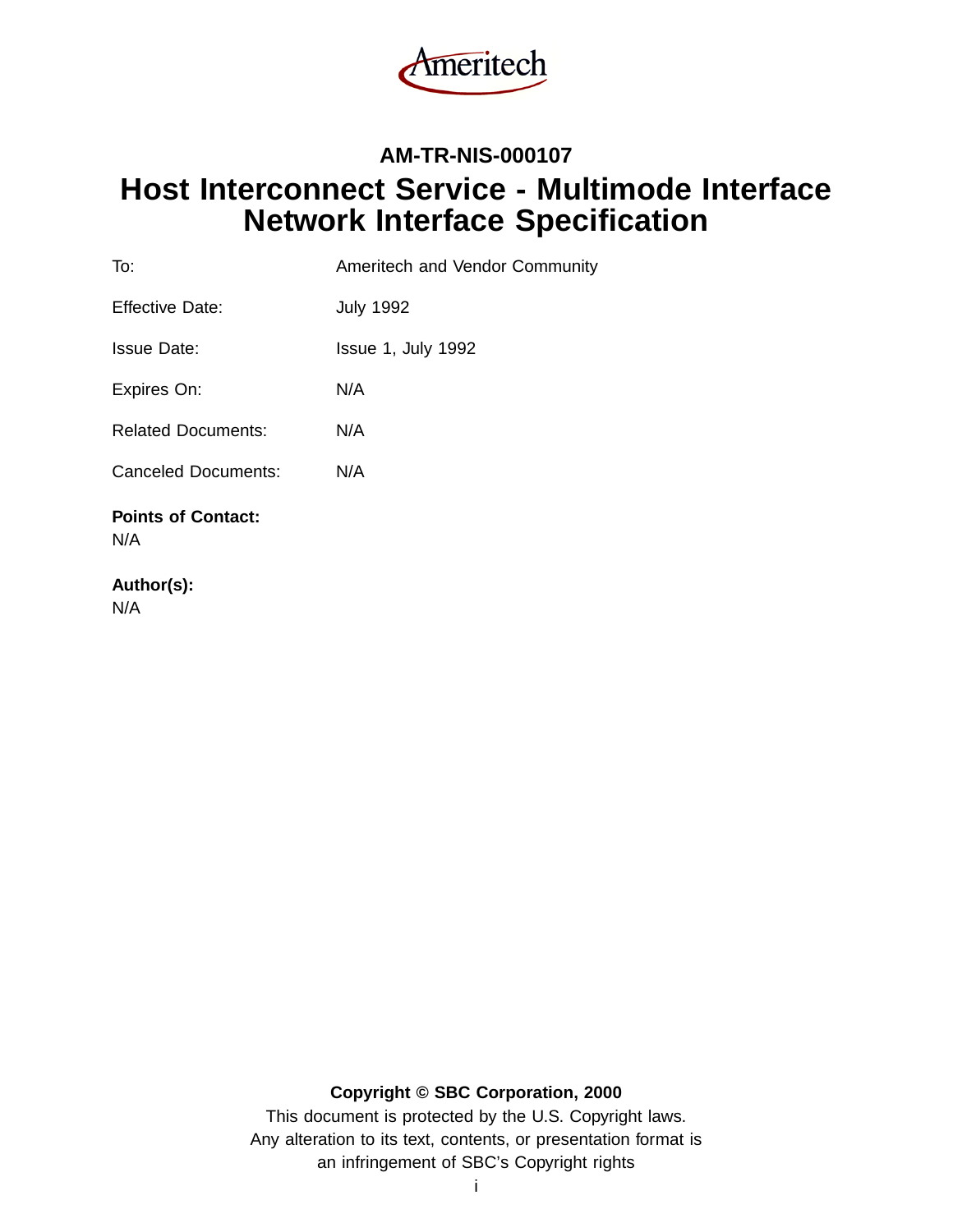| <b>SBC Practice</b>      |  | <b>AM-TR-NIS-000107</b><br><b>Issue 1, July 1992</b> |  |  |  |
|--------------------------|--|------------------------------------------------------|--|--|--|
| <b>Table of Contents</b> |  |                                                      |  |  |  |
| 1. PURPOSE               |  | ີ                                                    |  |  |  |

|    |                   | 2. CHANGE AND REISSUE                        | 3  |
|----|-------------------|----------------------------------------------|----|
| 3. | <b>GENERAL</b>    |                                              | 3  |
|    |                   | 4. HOST INTERCONNECT SERVICE CHARACTERISTICS | 3  |
|    |                   | 5. HOST INTERCONNECT SERVICE ARCHITECTURE    | 4  |
| 6. |                   | USER NETWORK INTERFACE                       | 8  |
| 7. | <b>REFERENCES</b> |                                              | 10 |
|    | 7.1.              | <b>Primary References</b>                    | 10 |
|    | 7.2.              | <b>Secondary References</b>                  | 10 |

## **Copyright © SBC Service, Inc. 2000**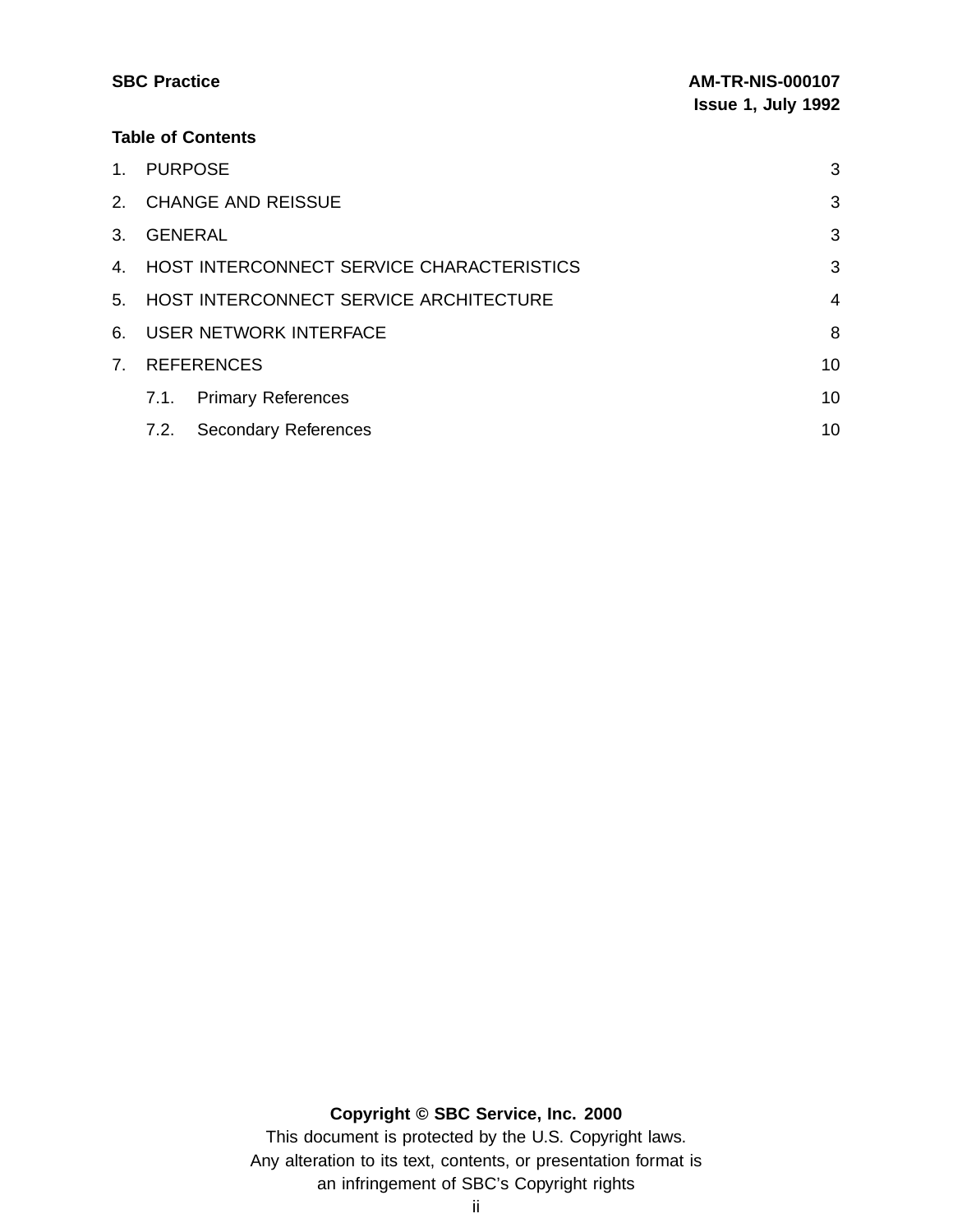## **TECHNICAL REFERENCE NOTICE**

This Technical Reference is published by Ameritech to provide a technical description of the Ameritech Host Interconnect Service - Multimode Interface.

Ameritech reserves the right to revise this document for any reason including, but not limited to, conformity with standards promulgated by various agencies, utilization of advances in the stage of the technical arts, or the reflection of changes in the design of any equipment, techniques or procedures described or referred to herein.

**AMERITECH MAKES NO REPRESENTATION OR WARRANTY, EXPRESS OR IMPLIED, WITH RESPECT TO THE SUFFICIENCY, ACCURACY, OR UTILITY OF ANY INFORMATION OR OPINION CONTAINED HEREIN. AMERITECH EXPRESSLY ADVISES THAT ANY USE OF OR RELIANCE UPON THIS TECHNICAL REFERENCE IS AT THE RISK OF THE USER AND THAT AMERITECH SHALL NOT BE LIABLE FOR ANY DAMAGE OR INJURY IN-CURRED BY ANY PERSON ARISING OUT OF THE SUFFICIENCY, ACCURACY, OR UTILITY OF ANY INFORMATION OR OPINION CONTAINED HEREIN.**

This document is not to be construed as a suggestion to any manufacturer to modify or change any of its products, nor does this document represent any commitment by Ameritech, or any Ameritech Operating Company (AOC), to purchase any product whether or not it provides the described characteristics.

Ameritech does not recommend products, and nothing contained herein is intended as a recommendation of any product to anyone.

Nothing contained herein shall be construed as conferring by implication, estoppel, or otherwise any license or right under any patent, whether or not the use of any information herein necessarily employs an invention of any existing or later issued patent.

Ameritech reserves the right not to offer any or all of these services and to withdraw any or all of them at any future time.

Document may be ordered from Ameritech by contacting the Document Order Center at (847) 248-4324.

## **Copyright © SBC Service, Inc. 2000**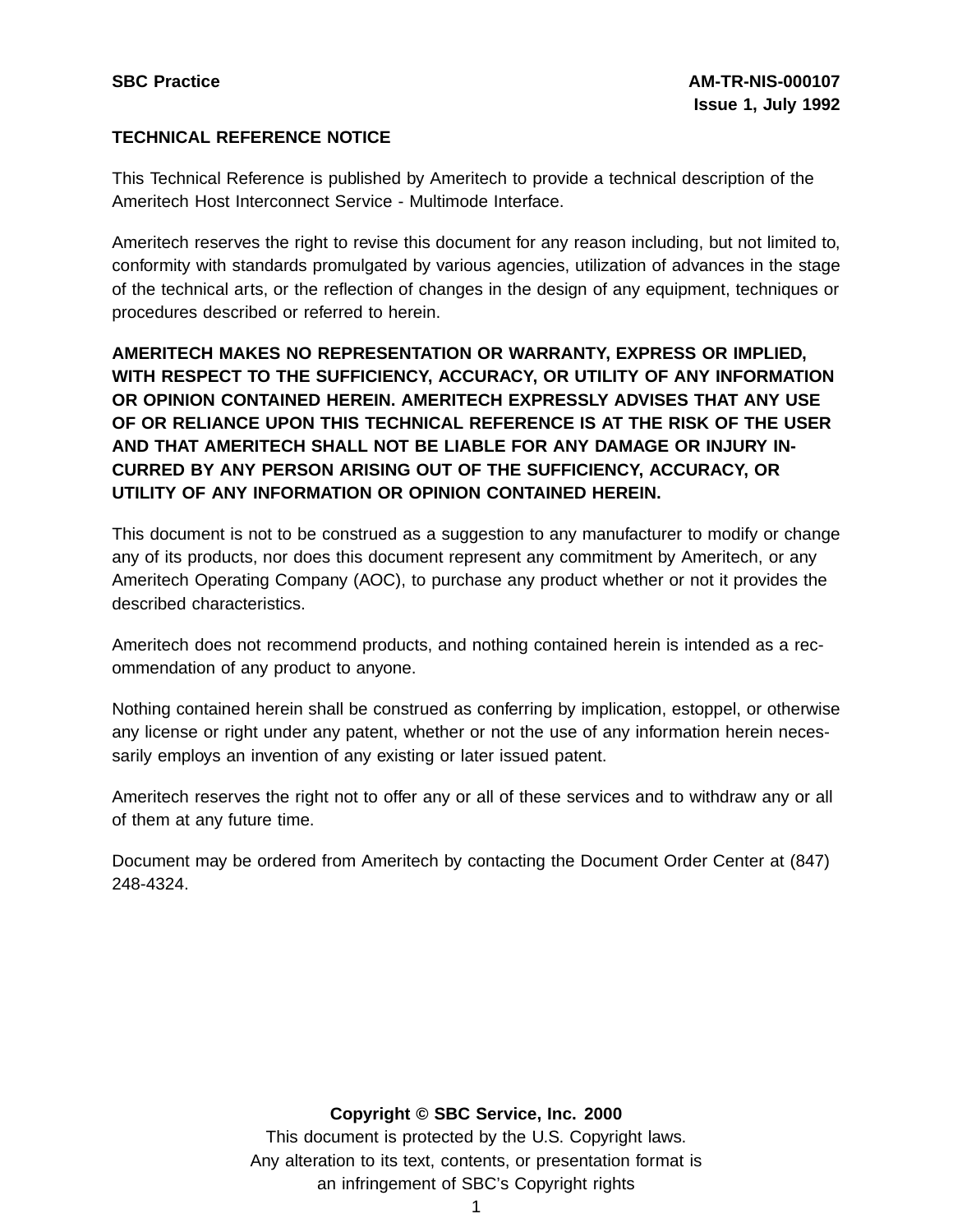## **Copyright © SBC Service, Inc. 2000**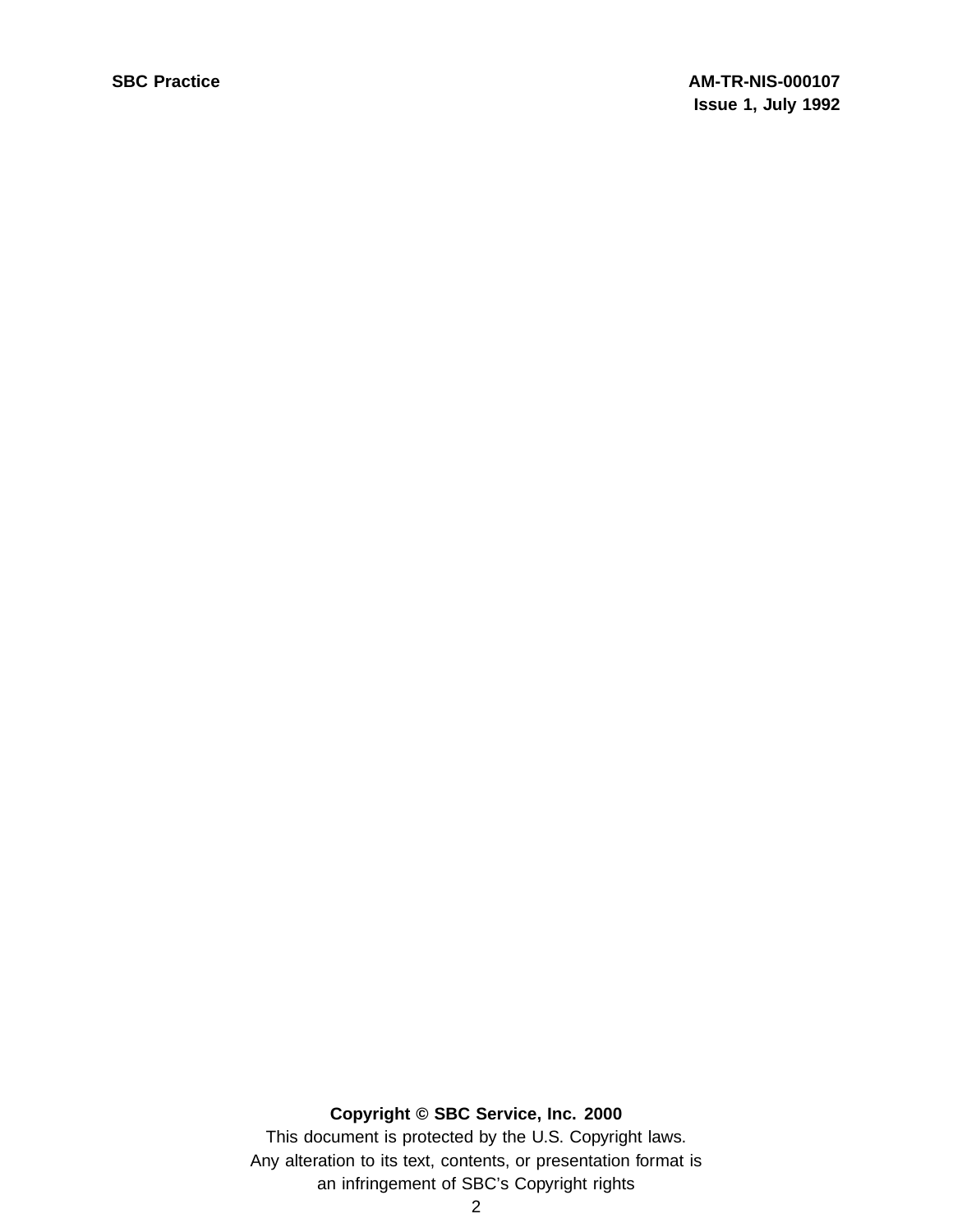## **1. PURPOSE**

This document describes a multimode fiber User Network Interface specification for Ameritech's proposed Host Interconnect Service. This interface is in addition to the single mode fiber interface described in AM TR-NIS-000096.

## **2. CHANGE AND REISSUE**

This is the first issue of this document. This section will show future changes and modifications.

## **3. GENERAL**

The Host Interconnect Service provides high-speed, optical fiber-based transmission of the ES-CON XDF (Trademark of International Business Machines Corporation (IBM)) (Enterprise System CONnection eXtended Distance Feature) protocol. This protocol is used to connect mainframe computing environments to both CPUs and peripherals. Although, the ESCON (Trademark of International Business Machines Corporation (IBM)) protocol is primarily used in an IBM (Trademark of International Business Machines Corporation (IBM)) based environment (in support of IBMs Enterprise System Architecture/390 (Trademark of International Business Machines Corporation (IBM)), this published protocol may be supported by other vendors, either to connect their peripherals to mainframes or to interconnect their own mainframes.

The service will be marketed as a private dedicated optical circuit. It will allow customers to extend their host ESCON channels beyond the confines of the customer's own premises. With the service, mainframe computers using a channel architecture and their peripherals will no longer be limited to a single premise or intracampus applications. It permits a user of ESCON compatible hardware to extend the operating range of host to peripheral or host to host applications.

## **4. HOST INTERCONNECT SERVICE CHARACTERISTICS**

The Host Interconnect Service supports a transmission rate of 200 Mbps over dedicated, single-mode, optical fiber pairs. One pair is required for each ESCON I/O channel supported. Two basic configurations are supported, point-to-point and multipoint. In a point-to-point configuration the service will link two customer locations with a dedicated connection. In a multipoint configuration the service will support ESCON connections between multiple customer locations. These configurations are explained in Section 5.0.

The Host Interconnect Service provides transmission of the ESCON protocol. ESCON allows channel connections between mainframes and peripheral devices such as Direct Access Storage Devices (DASD), Tape Controllers, and Communications Front End Processors (FEPs) or other CPUs to be extended beyond the limit of 200 Meters provided by copper channel ("bus

## **Copyright © SBC Service, Inc. 2000**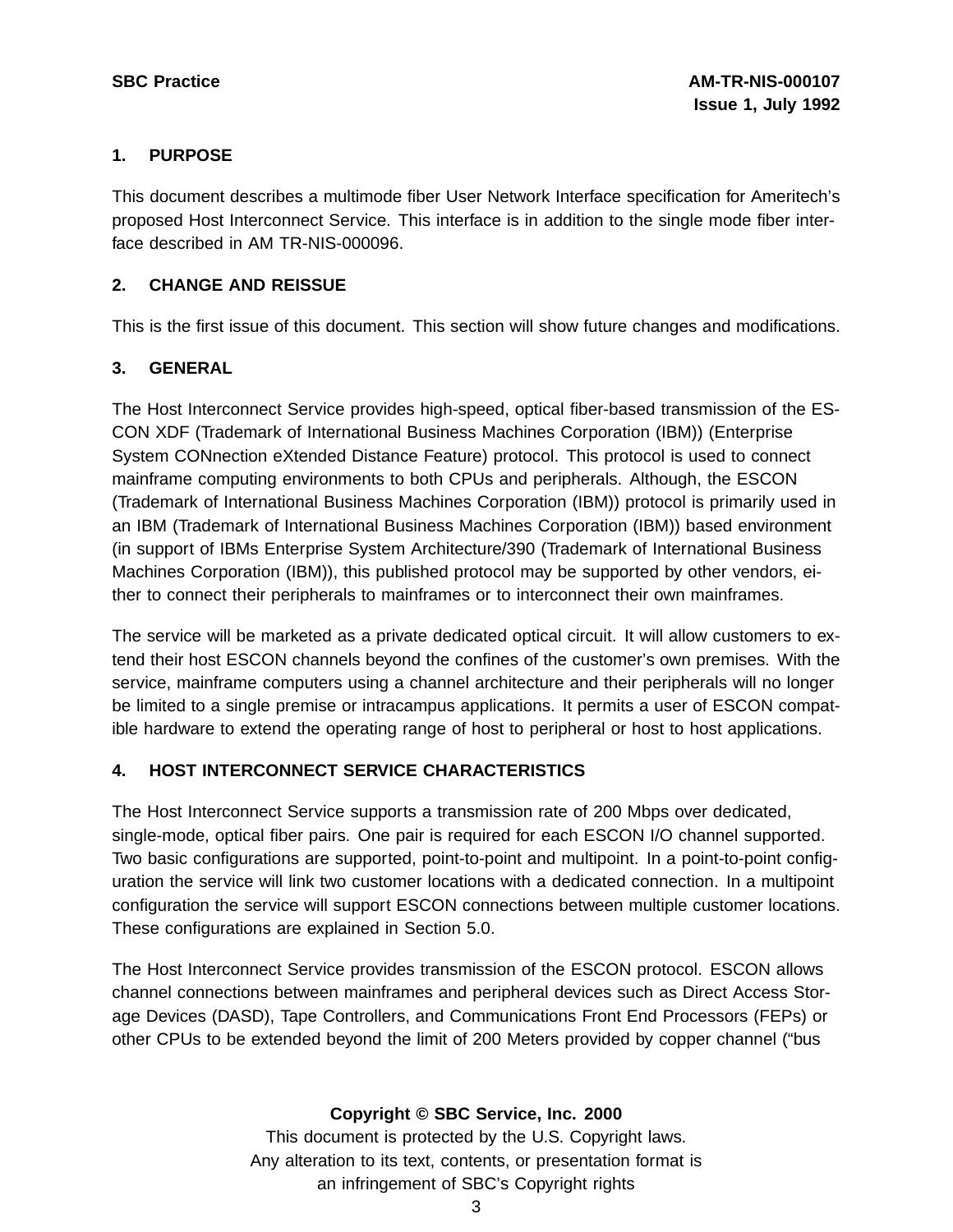and tag") cables. ESCON XDF which is IBM's single mode fiber host connection allows the channel to be extended beyond the vicinity of the main frame up to 60 Kilometers.

Communications architectures based on ESCON protocols may have stringent distance limitations. These fall into two categories, those based upon attenuation of the optical single due to the length of the link, and those due to timing interactions between the applications supported by the computing equipment at either end of the channel.

The timing limitations provide constraints on the entire length of any ESCON channel, which are largely dependent upon the specific hardware supported on either end of the channel. Ameritech, in engineering the service, will need to know the specific hardware and the timing/ distance limitations at each end of the channels being transported. This information will be used to engineer the Host Interconnect Service transport link for channels so that they do not violate the known distance limitations of the configuration being supported. Because of specific internal configurations of Ameritech's network, there may be some configurations that may not be supported because of these timing/distance limitations. Since the maximum allowed length of a channel refers to its total length, the entire configuration of the channel, both of the customer premises and in the Ameritech network, will need to be considered in designing a Host Interconnect Service link for any customer.

Examples of such timing/distance limitations from IBM's documentation are: (See Section 7.1 Secondary Reference [1]). These values are subject to change by the CPE vendor.

| IBM CPU to IBM ESCON compatible DASD      | 9 Kilometers (Km) |
|-------------------------------------------|-------------------|
| IBM CPU to IBM ESCON compatible Tape      | 23Km              |
| IBM CPU to IBM ESCON compatible Front End | 43K               |
| IBM CPU to IBM CPU                        | 60Km              |
| IBM CPU to IBM BUS/TAG CONVERTER          | 3Km               |

Equipment from other vendors may have different timing/distance limitations.

## **5. HOST INTERCONNECT SERVICE ARCHITECTURE**

Two configurations are supported for providing the transport for the ESCON XDF channel, 1) point-to-point, and 2) multipoint. The configurations are illustrated in Figures 1 and 2.

An ESCON XDF channel can be made up of the following components.

- Pairs of half duplex fiber links supporting <sup>a</sup> transport rate of <sup>200</sup> Mbps.
- Customer owned processor channels on the CPU which terminate the ESCON channels.

## **Copyright © SBC Service, Inc. 2000**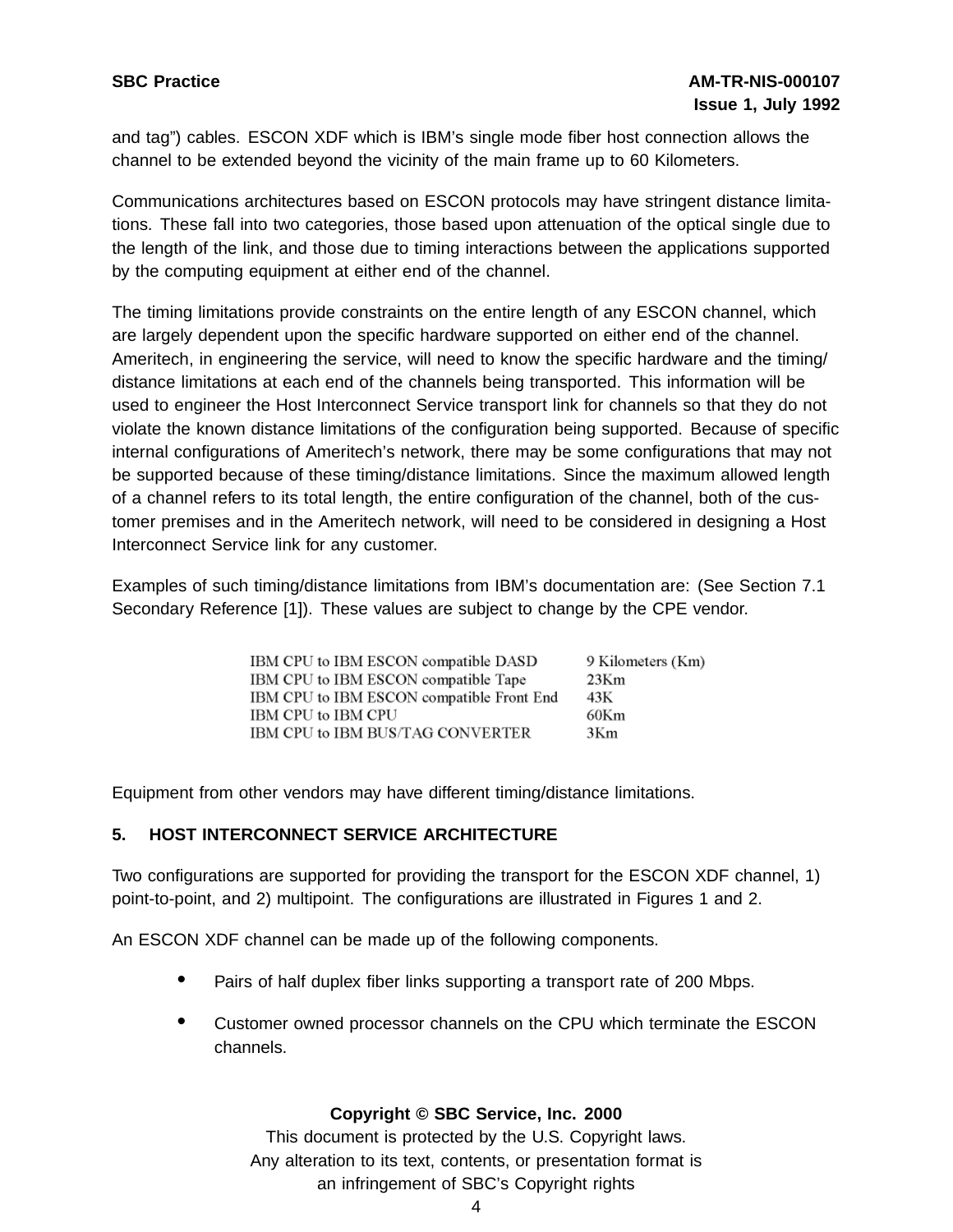- Up to two "Directors" ("Director" is IBM's terminology for any device which provides, switching, optical regeneration, or conversion from single mode to multimode transport for an ESCON channel.) which provide signal regeneration and switching for the channel.
- Regenerators which provide signal regeneration for the channel.
- <sup>A</sup> channel termination at the peripheral devices (or remote CPU) for ESCON protocols.

The network interface between Ameritech's Host Interconnect Service will be a fiber connector that links the customer's multimode fiber to Ameritech's fiber. The "receive" fiber is always "lit" by the Director or Regenerator in Ameritech's Network, while the "transmit" fiber is always "lit" by the customer's CPE. (See Figure 3)

The Host Interconnect Service architecture requires a minimum of one Director or Regenerator in the Ameritech Network to support management of the service. There can, however, be at most two Director's in any path between any ESCON link, and there can be only one switchable Director in the link. Because of the limitations on the number of Directors that can be placed on a channel, customers need to take this into account. This will affect the overall configurations in general and the number of customer owned Directors in particular.

In Figure 1, point-to-point architecture, the Regenerators in Ameritech's network are passive, in that they provide regeneration and network management functionality only. Any switching will be performed by a customer's Director. Since a Regenerator will be used within Ameritech's network the customer may place up to two Directors in the channel as fits the customer's requirements.

In Figure 2, multipoint configuration, the messages sent over the channel will be routed via a network based "Director: to the appropriate destination point/s. This routing will occur on a message by message basis depending on routing information carried in the message as defined in the ESCON protocols. The Director for multipoint configuration in Ameritech's network performs the switching functions, and since there can be only one switchable Director on the link, a second Director, which is customer owned, cannot be configured to switch the channel messages.

## **Copyright © SBC Service, Inc. 2000**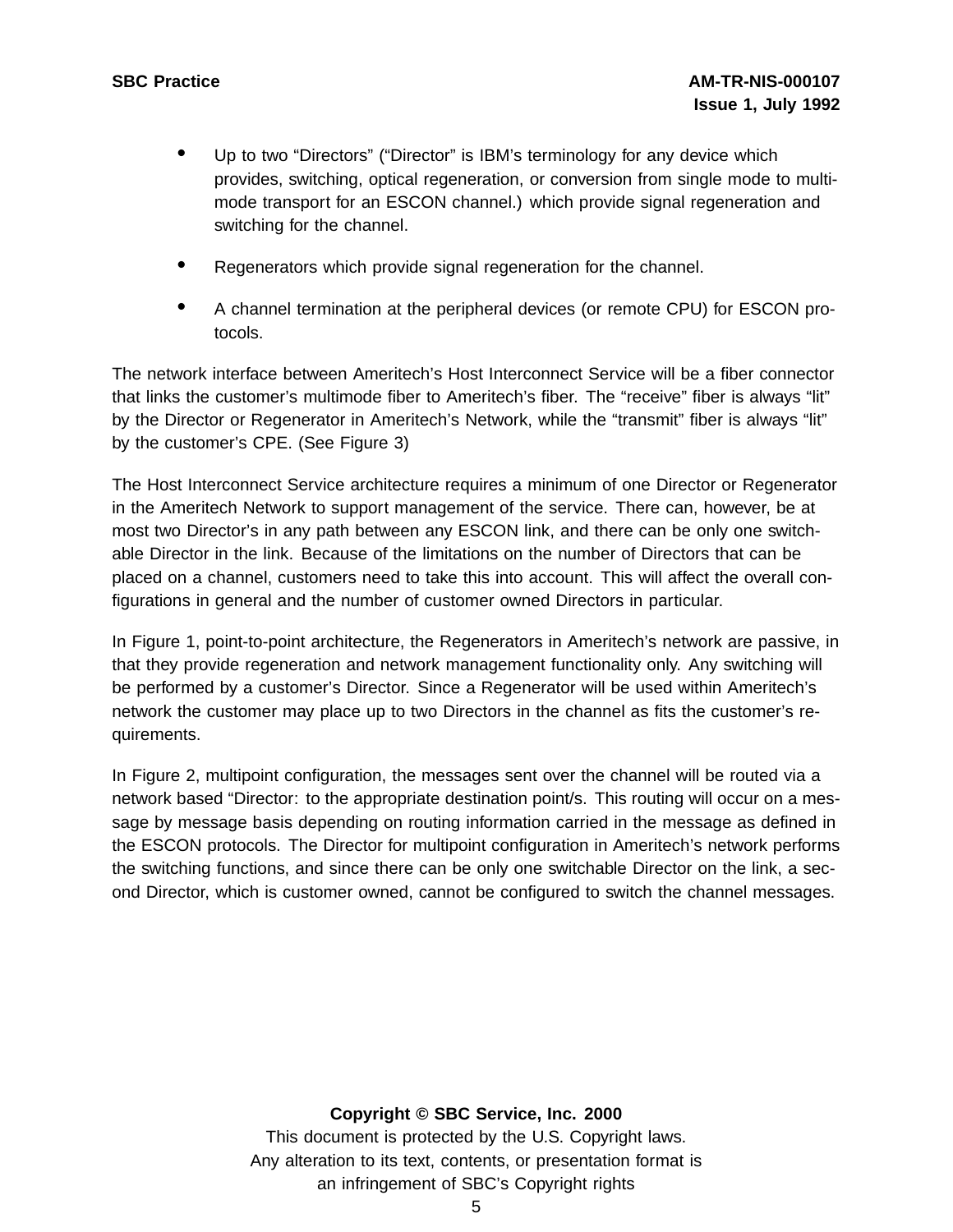

## **Figure 1. Host Interconnect Point-to-Point Service**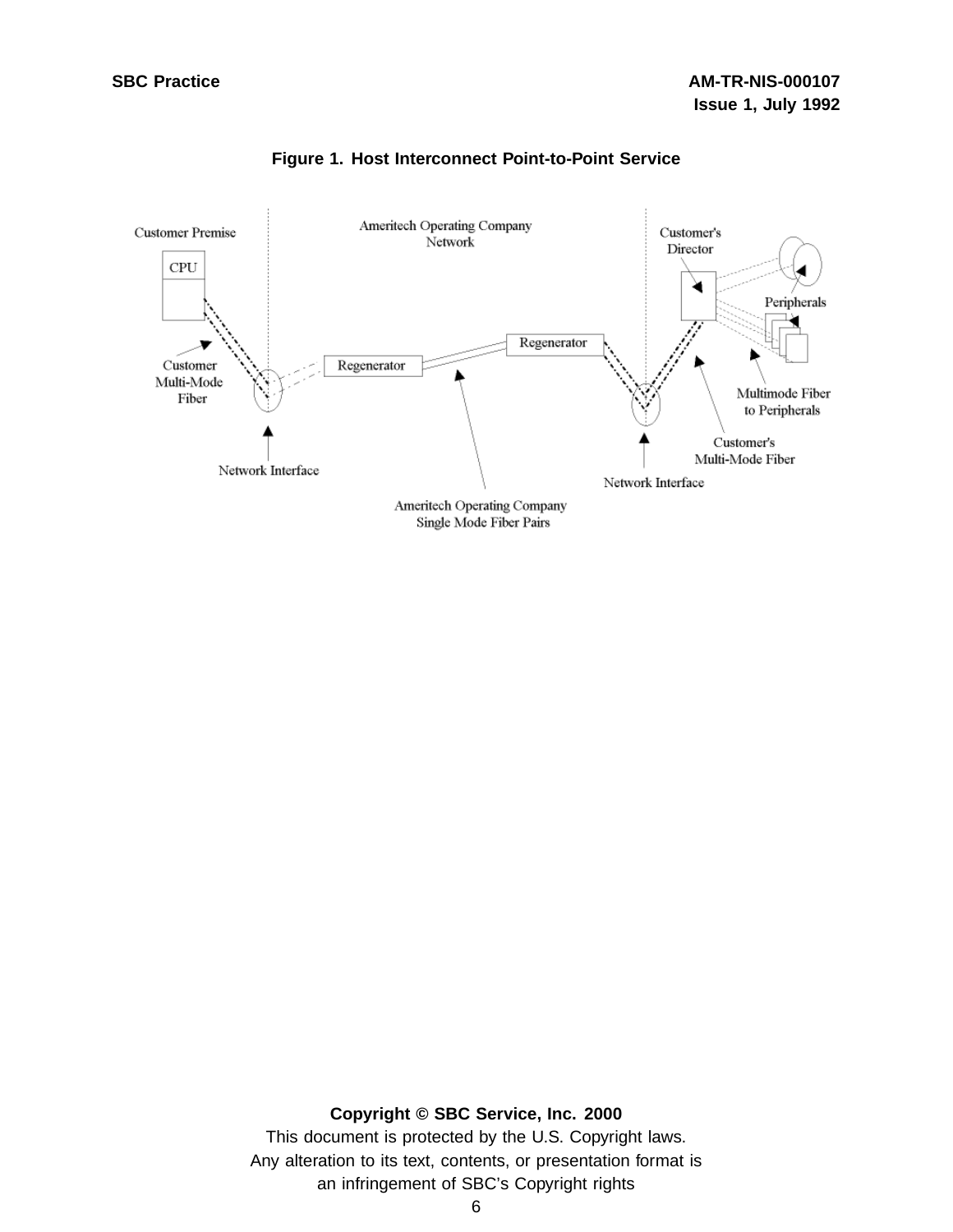

#### **Figure 2. Host Interconnect Service Multipoint Service**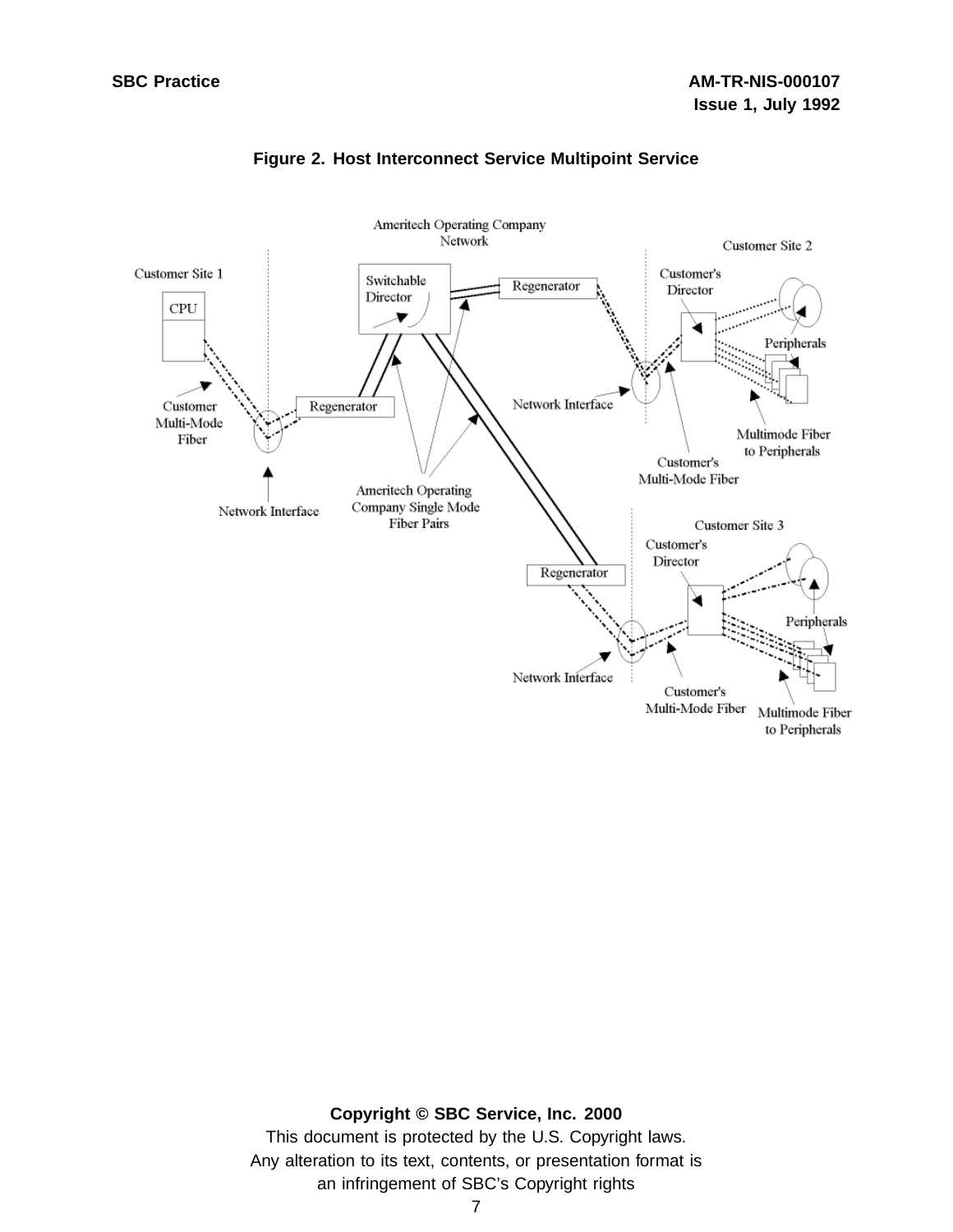## **Figure 3. Network Interface For Host Interconnect Service A Schematic Representation**



## **6. USER NETWORK INTERFACE**

The ESCON protocol is not based upon the International Standards Organization (ISO) seven layer model of data communications. Instead, it can be divided into three levels. The *physical* level which defines the actual transmission of the information over the fiber medium. A link level which defines those messages which are involved in the control of the link (channel processor, control units and Directors) which carry the channel and a device level which defines the messages required to control operations to and from a specific I/O device.

The ESCON protocols as defined by IBM support both multimode and single mode fiber. (See References [1] and [2] of Primary References - Section 7.1) Single mode optical transport is referred to in IBM's documentation as the Extended Distance Feature (XDF). The Ameritech Host Interconnect Service transports the channel using the single mode "XDF" version of the protocol. This interface supports multimode access to the Host Interconnect Service. The maximum

**Copyright © SBC Service, Inc. 2000**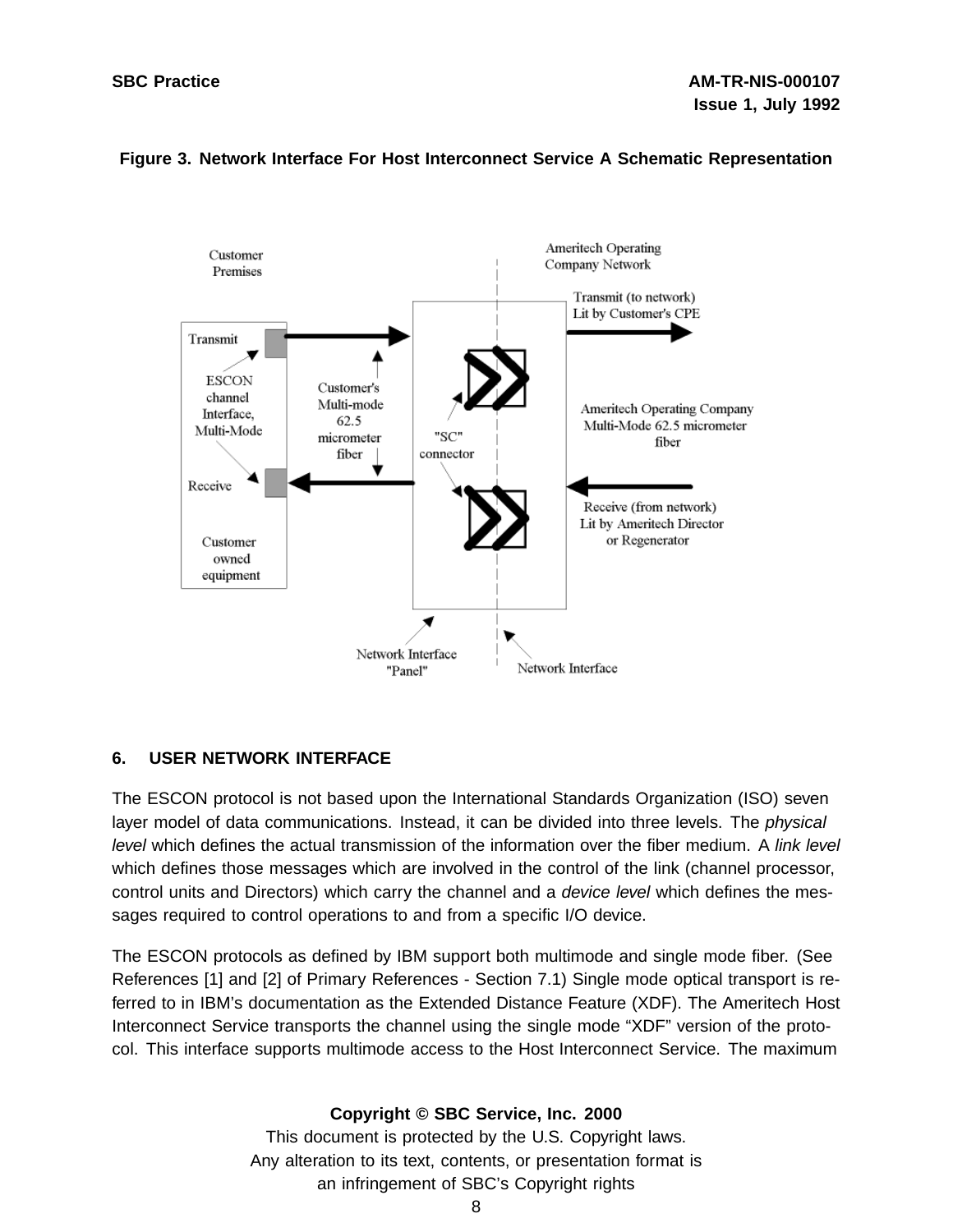length allowed for any span of single mode cable is 20Km. Shorter lengths may be required for certain applications, and multiple spans may be required for other ESCON applications.

The physical level Network Interface (NI) offered by Ameritech in this specification is a 62.5 micrometer multimode fiber. The conversion from multimode to single mode Physical Transport will occur in a Regenerator that is part of the Ameritech Network. The maximum length for any span of multimode fiber is 3 Km.

The NI between the customer's fiber (This constitutes the Network Interface indicated in Figures 1, 2 and 3.) and Ameritech's network will be a pair of SC fiber connectors as described in Primary Reference [3] in Section 7.1 on each member of the pair of fibers. Convertor cables to convert to other standard connectors such as FC terminations which may be required to connect the termination to vendor customer premise cabling are readily available commercially.

If customers require single mode fiber on their premises, they have two options:

- 1. Convert Ameritech's multimode fiber interface to single mode via customer owned equipment.
- 2. Use the Ameritech Host Interconnect Service described in AM TR-NIS-000096. In this configuration of the Host Interconnect Service the customer interface described in this document will be used on one end of a customer's link and the interface described in Ameritech's Network Interface AM-TR-NIS-000096 on the other end.

The specific architecture of any instance of the Host Interconnect Service will be based upon customer needs and Ameritech's engineering of the HIS service.

The physical layer over the interface outlined in this document is that described in IBM's documentation, **Enterprise Systems Architecture/390 - ESCON I/O Interface, Physical Layer**, Chapters 1 and 2 (See References [1] of Primary References Section 7.1 of this document. Section 2.4 of the Primary References [1] (labeled Single-Mode Interface Connection) does not apply to our interface.). Figure 3 provides a schematic view of the physical connection to the Host Interface Service link.

An Overview of the use of the link level and device level protocols in an IBM based computing environment is provided in the following IBM documentation:

- Introducing the Enterprise Systems Connection
- Planning for the Enterprise System Connection Link (These documents are listed in the network disclosure for illustrative purposes only.)

See Section 7.1, Secondary References [1] & [2].

## **Copyright © SBC Service, Inc. 2000**